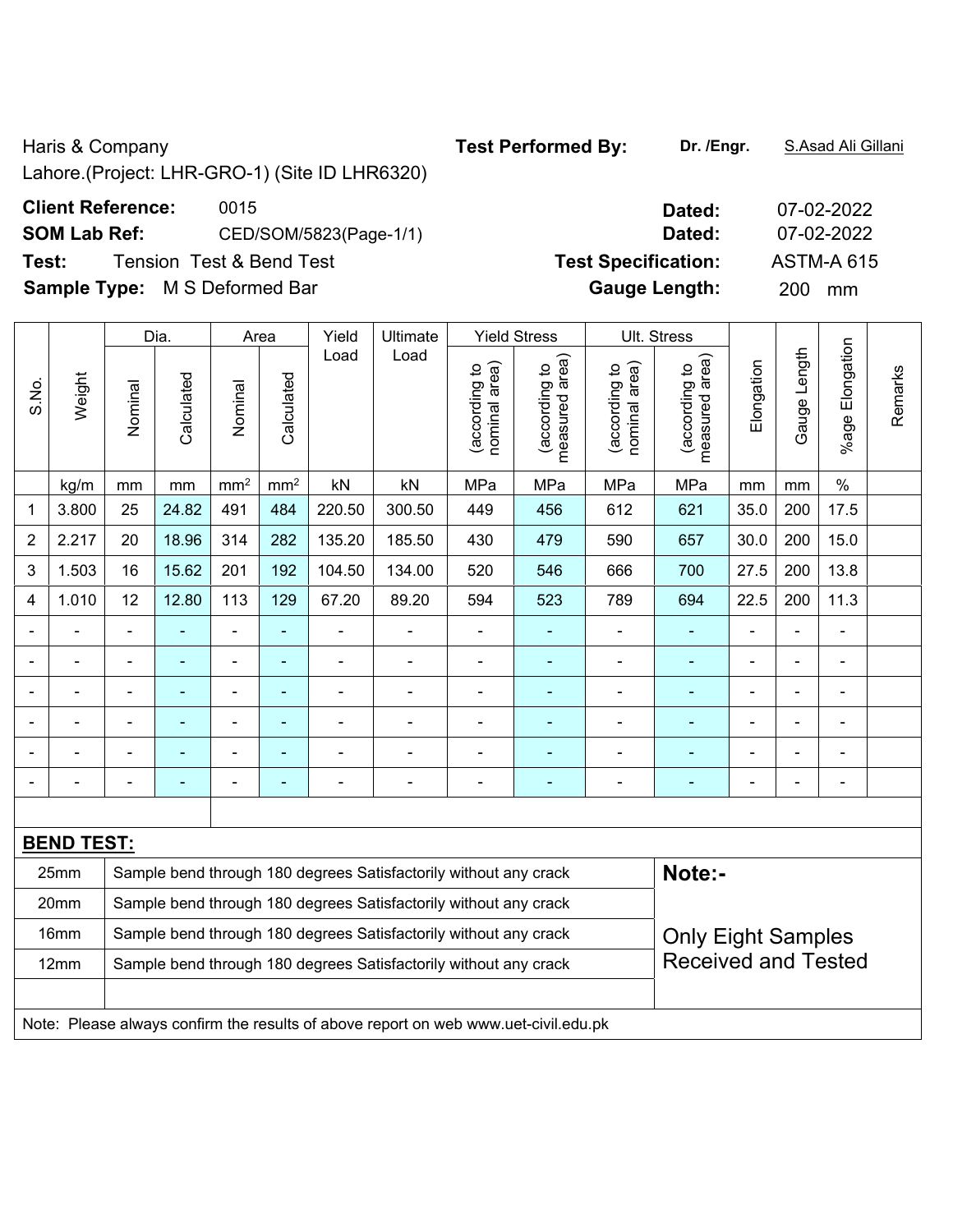Sub Divisional officer, **Test Performed By:** Dr. /Engr. **Bilal** 

Building Sub Div Kasur.(Const. Of 3-Nos Class Rooms In Govt. Graduate College For Women Kasur)

**Client Reference:** 649

**Test:** Tension Test & Bend Test **Test Specification:** ASTM-A-615 **Gauge Length:** 8 inch **Sample Type:** Deformed Bar

**SOM Lab Ref:**  5819 (Page-1/1) **Dated:** 02-02-2022 **Dated:** 07-02-2022

|                |                                                                                     |                          | Dia.                   |                 | Area            | Yield          | Ultimate       |                                | <b>Yield Stress</b>             |                                | Ult. Stress                     |                |                |                          |         |
|----------------|-------------------------------------------------------------------------------------|--------------------------|------------------------|-----------------|-----------------|----------------|----------------|--------------------------------|---------------------------------|--------------------------------|---------------------------------|----------------|----------------|--------------------------|---------|
| S.No.          | Weight                                                                              | Nominal                  | Calculated             | Nominal         | Calculated      | Load           | Load           | nominal area)<br>(according to | (according to<br>measured area) | nominal area)<br>(according to | measured area)<br>(according to | Elongation     | Gauge Length   | %age Elongation          | Remarks |
|                | lb/ft                                                                               | $\#$                     | in                     | in <sup>2</sup> | in <sup>2</sup> | Tons           | Tons           | psi                            | psi                             | psi                            | psi                             | in             | in             | $\%$                     |         |
| 1              | 1.537                                                                               | 6                        | 0.759                  | 0.44            | 0.452           | 15.41          | 20.54          | 77260                          | 75210                           | 102960                         | 100220                          | 1.30           | 8.0            | 16.3                     |         |
| $\overline{2}$ | 1.494                                                                               | 6                        | 0.748                  | 0.44            | 0.439           | 13.61          | 18.47          | 68210                          | 68370                           | 92590                          | 92800                           | 1.40           | 8.0            | 17.5                     |         |
| 3              | 0.673                                                                               | 4                        | 0.502                  | 0.20            | 0.198           | 7.41           | 9.38           | 81720                          | 82550                           | 103420                         | 104460                          | 1.40           | 8.0            | 17.5                     |         |
| 4              | 0.673                                                                               | 4                        | 0.502                  | 0.20            | 0.198           | 7.03           | 9.07           | 77560                          | 78350                           | 100050                         | 101060                          | 1.40           | 8.0            | 17.5                     |         |
| $\blacksquare$ |                                                                                     | $\blacksquare$           |                        | ä,              | $\blacksquare$  | $\blacksquare$ | $\blacksquare$ | $\blacksquare$                 | $\sim$                          | $\blacksquare$                 | ÷,                              | ÷              |                | ä,                       |         |
|                |                                                                                     | $\blacksquare$           | $\blacksquare$         | ۰               | $\blacksquare$  | $\blacksquare$ |                | $\blacksquare$                 | $\blacksquare$                  | $\blacksquare$                 | ÷                               | ۰              |                | -                        |         |
| ۰              |                                                                                     | $\blacksquare$           |                        | $\blacksquare$  | ÷               | L.             | ÷              | $\blacksquare$                 | ä,                              | $\blacksquare$                 | $\blacksquare$                  | ÷              |                | ä,                       |         |
| $\blacksquare$ |                                                                                     | $\blacksquare$           | $\blacksquare$         | ÷               | ä,              | $\blacksquare$ | $\blacksquare$ | $\blacksquare$                 | ۰                               | $\blacksquare$                 | ÷,                              | $\blacksquare$ | $\blacksquare$ |                          |         |
| $\blacksquare$ |                                                                                     | $\blacksquare$           | $\blacksquare$         | ÷               | ٠               | ÷              | $\blacksquare$ | $\blacksquare$                 | $\overline{\phantom{a}}$        | $\qquad \qquad \blacksquare$   | ۰                               | ÷              |                |                          |         |
| ۰              |                                                                                     | $\overline{a}$           | $\blacksquare$         | $\blacksquare$  | $\blacksquare$  | $\blacksquare$ | ÷              | $\overline{\phantom{a}}$       | $\blacksquare$                  | $\qquad \qquad \blacksquare$   | $\blacksquare$                  | ۰              |                | $\overline{\phantom{a}}$ |         |
|                |                                                                                     |                          |                        |                 |                 |                |                |                                |                                 |                                |                                 |                |                |                          |         |
|                | <b>BEND TEST:</b>                                                                   |                          |                        |                 |                 |                |                |                                |                                 |                                |                                 |                |                |                          |         |
|                |                                                                                     |                          | No Bend test performed |                 |                 |                |                |                                |                                 |                                | Note:-                          |                |                |                          |         |
|                |                                                                                     |                          |                        |                 |                 |                |                |                                |                                 |                                |                                 |                |                |                          |         |
|                |                                                                                     | <b>Only Four Samples</b> |                        |                 |                 |                |                |                                |                                 |                                |                                 |                |                |                          |         |
|                |                                                                                     |                          |                        |                 |                 |                |                |                                |                                 |                                | <b>Received and Tested</b>      |                |                |                          |         |
|                |                                                                                     |                          |                        |                 |                 |                |                |                                |                                 |                                |                                 |                |                |                          |         |
|                | Note: Please always confirm the results of above report on web www.uet-civil.edu.pk |                          |                        |                 |                 |                |                |                                |                                 |                                |                                 |                |                |                          |         |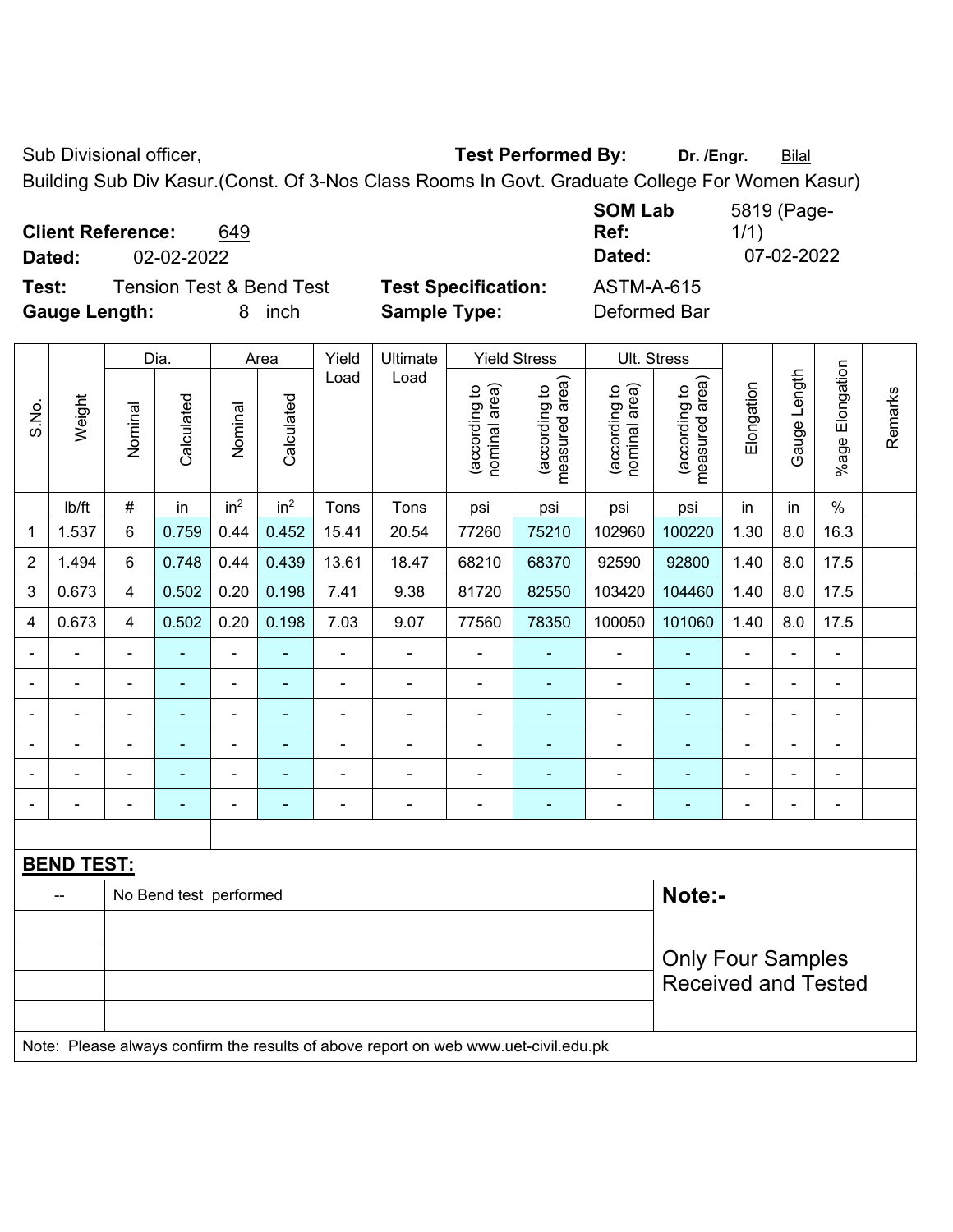Engr. Hasan Nawaz **Test Performed By: Dr. /Engr.** Asad Ali Gillani

CM Zameen Quadrangle.(Const. Of Zameen Quadrangle at Plot No.49,Gulberg-V Lahore)

|        | <b>Client Reference:</b> | ZD/ZQ/GSW/017 |  |
|--------|--------------------------|---------------|--|
| Dated: | 03-02-2022               |               |  |
|        |                          |               |  |

**SOM Lab Ref:**  5820 (Page-1/1) **Dated:** 03-02-2022 **Dated:** 07-02-2022

**Test:** Tension Test & Bend Test **Test Specification:** ASTM-A-615 **Gauge Length:** 8 inch **Sample Type:** Deformed Bar (SJ Steel)

| <b>Test Specification:</b> |  |
|----------------------------|--|
| Sample Type:               |  |

|                          |                   |                                                                  | Dia.       |                 | Area            | Yield          | Ultimate       |                                | <b>Yield Stress</b>             | Ult. Stress                    |                                 |                |                          |                       |         |
|--------------------------|-------------------|------------------------------------------------------------------|------------|-----------------|-----------------|----------------|----------------|--------------------------------|---------------------------------|--------------------------------|---------------------------------|----------------|--------------------------|-----------------------|---------|
| S.No.                    | Weight            | Nominal                                                          | Calculated | Nominal         | Calculated      | Load           | Load           | nominal area)<br>(according to | measured area)<br>(according to | nominal area)<br>(according to | measured area)<br>(according to | Elongation     | Gauge Length             | Elongation<br>$%$ age | Remarks |
|                          | Ib/ft             | $\#$                                                             | in         | in <sup>2</sup> | in <sup>2</sup> | Tons           | Tons           | psi                            | psi                             | psi                            | psi                             | in             | in                       | $\%$                  |         |
| 1                        | 2.738             | 8                                                                | 1.012      | 0.79            | 0.805           | 25.91          | 36.21          | 72340                          | 70990                           | 101080                         | 99200                           | 1.40           | 8.0                      | 17.5                  |         |
| $\overline{c}$           | 2.582             | 8                                                                | 0.983      | 0.79            | 0.759           | 26.22          | 35.55          | 73200                          | 76190                           | 99230                          | 103290                          | 1.30           | 8.0                      | 16.3                  |         |
| $\overline{\phantom{a}}$ |                   | $\blacksquare$                                                   |            | $\blacksquare$  | ۰               |                | $\blacksquare$ | $\overline{a}$                 | -                               | $\overline{\phantom{0}}$       |                                 | ۰              | $\blacksquare$           | $\blacksquare$        |         |
|                          |                   |                                                                  |            |                 | $\blacksquare$  |                |                | $\blacksquare$                 | $\blacksquare$                  |                                |                                 |                |                          | $\blacksquare$        |         |
| $\overline{a}$           |                   |                                                                  |            | ٠               |                 |                | $\blacksquare$ | $\blacksquare$                 | -                               | $\overline{\phantom{0}}$       |                                 |                |                          | Ē,                    |         |
| $\overline{\phantom{a}}$ | $\overline{a}$    |                                                                  |            | ۰               | ۰               |                | $\blacksquare$ | $\blacksquare$                 | ÷                               | $\overline{\phantom{0}}$       | ۰                               | $\blacksquare$ |                          | $\blacksquare$        |         |
| $\overline{a}$           |                   |                                                                  |            | ۰               |                 |                |                |                                |                                 |                                |                                 |                | $\overline{\phantom{a}}$ | ۰                     |         |
|                          |                   |                                                                  |            | ٠               |                 |                |                |                                |                                 |                                |                                 |                |                          | ÷                     |         |
|                          |                   |                                                                  |            |                 |                 |                |                |                                |                                 |                                |                                 |                |                          |                       |         |
| $\overline{\phantom{a}}$ |                   | ٠                                                                |            | ٠               |                 | $\blacksquare$ | $\blacksquare$ | $\blacksquare$                 |                                 | $\overline{\phantom{0}}$       |                                 | $\blacksquare$ | $\overline{\phantom{0}}$ | $\blacksquare$        |         |
|                          |                   |                                                                  |            |                 |                 |                |                |                                |                                 |                                |                                 |                |                          |                       |         |
|                          | <u>BEND TEST:</u> |                                                                  |            |                 |                 |                |                |                                |                                 |                                |                                 |                |                          |                       |         |
|                          | #8                | Sample bend through 180 degrees Satisfactorily without any crack |            |                 |                 |                |                |                                |                                 |                                | Note:-                          |                |                          |                       |         |
|                          |                   |                                                                  |            |                 |                 |                |                |                                |                                 |                                |                                 |                |                          |                       |         |
|                          |                   |                                                                  |            |                 |                 |                |                |                                |                                 |                                | <b>Only Three Samples</b>       |                |                          |                       |         |
|                          |                   | <b>Received and Tested</b>                                       |            |                 |                 |                |                |                                |                                 |                                |                                 |                |                          |                       |         |

Note: Please always confirm the results of above report on web www.uet-civil.edu.pk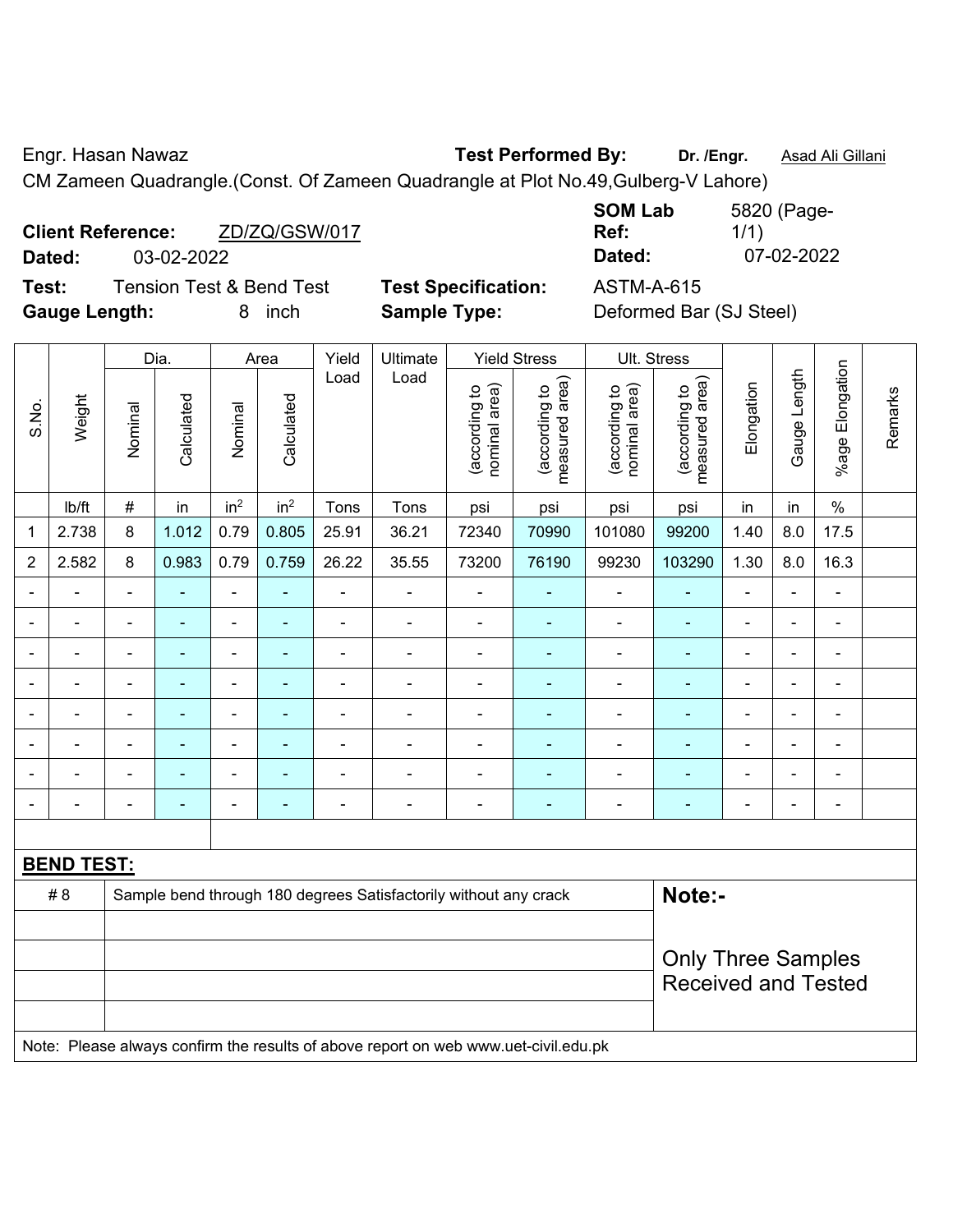Engr. Javed Asad **Test Performed By: Dr. /Engr.** S Asad Ali Gillani

CRE JIP Consultants.(Const.of Jalapur Irrigation Canal and Its System)(No.JIP/WkS/ICB/P2)

| <b>Client Reference:</b><br>Dated: | 04-02-2022 | JIPIC/TECH/P2/CRE/38                |                            | <b>SOM Lab</b><br>Ref:<br>Dated: | 5821(Page-<br>1/1)<br>07-02-2022 |
|------------------------------------|------------|-------------------------------------|----------------------------|----------------------------------|----------------------------------|
| Test:                              |            | <b>Tension Test &amp; Bend Test</b> | <b>Test Specification:</b> | ASTM-A-615                       |                                  |
| <b>Gauge Length:</b>               |            | inch<br>x                           | <b>Sample Type:</b>        | Deformed Bar (Pak<br>Steel)      |                                  |

|       |                   |                                                                                              | Dia.       |                          | Area            | Yield          | Ultimate                                                                            |                                | <b>Yield Stress</b>             |                                | Ult. Stress                     |            |                |                 |         |
|-------|-------------------|----------------------------------------------------------------------------------------------|------------|--------------------------|-----------------|----------------|-------------------------------------------------------------------------------------|--------------------------------|---------------------------------|--------------------------------|---------------------------------|------------|----------------|-----------------|---------|
| S.No. | Weight            | Nominal                                                                                      | Calculated | Nominal                  | Calculated      | Load           | Load                                                                                | nominal area)<br>(according to | (according to<br>measured area) | nominal area)<br>(according to | measured area)<br>(according to | Elongation | Gauge Length   | %age Elongation | Remarks |
|       | lb/ft             | #                                                                                            | in         | in <sup>2</sup>          | in <sup>2</sup> | Tons           | Tons                                                                                | psi                            | psi                             | psi                            | psi                             | in         | in             | $\%$            |         |
| 1     | 1.652             | 6                                                                                            | 0.786      | 0.44                     | 0.485           | 17.13          | 22.29                                                                               | 85840                          | 77880                           | 111750                         | 101380                          | 1.50       | 8.0            | 18.8            |         |
| 2     | 1.647             | 6                                                                                            | 0.785      | 0.44                     | 0.484           | 17.18          | 22.40                                                                               | 86100                          | 78270                           | 112260                         | 102050                          | 1.20       | 8.0            | 15.0            |         |
| 3     | 1.075             | 5                                                                                            | 0.634      | 0.31                     | 0.316           | 10.75          | 14.24                                                                               | 76510                          | 75060                           | 101310                         | 99390                           | 1.10       | 8.0            | 13.8            |         |
| 4     | 1.080             | 5                                                                                            | 0.635      | 0.31                     | 0.317           | 10.16          | 13.53                                                                               | 72310                          | 70710                           | 96240                          | 94110                           | 1.00       | 8.0            | 12.5            |         |
| 5     | 0.617             | 4                                                                                            | 0.480      | 0.20                     | 0.181           | 6.49           | 7.97                                                                                | 71610                          | 79120                           | 87910                          | 97130                           | 0.90       | 8.0            | 11.3            |         |
| 6     | 0.617             | 4                                                                                            | 0.480      | 0.20                     | 0.181           | 6.42           | 8.02                                                                                | 70820                          | 78250                           | 88470                          | 97750                           | 1.00       | 8.0            | 12.5            |         |
|       |                   | $\blacksquare$                                                                               | ÷,         | $\overline{\phantom{a}}$ |                 | $\blacksquare$ | $\blacksquare$                                                                      | $\blacksquare$                 | $\blacksquare$                  | $\overline{\phantom{a}}$       | ٠                               |            | $\blacksquare$ | ä,              |         |
|       |                   | $\blacksquare$                                                                               | ä,         | $\blacksquare$           |                 | ä,             | $\blacksquare$                                                                      | $\blacksquare$                 | $\blacksquare$                  | $\blacksquare$                 | ä,                              |            |                | ÷               |         |
|       |                   |                                                                                              |            |                          |                 |                |                                                                                     |                                |                                 |                                |                                 |            |                |                 |         |
|       |                   |                                                                                              |            |                          |                 |                |                                                                                     |                                | ۳                               |                                |                                 |            |                |                 |         |
|       |                   |                                                                                              |            |                          |                 |                |                                                                                     |                                |                                 |                                |                                 |            |                |                 |         |
|       | <b>BEND TEST:</b> |                                                                                              |            |                          |                 |                |                                                                                     |                                |                                 |                                |                                 |            |                |                 |         |
|       | #6                |                                                                                              |            |                          |                 |                | Sample bend through 180 degrees Satisfactorily without any crack                    |                                |                                 |                                | Note:-                          |            |                |                 |         |
|       | #5                |                                                                                              |            |                          |                 |                | Sample bend through 180 degrees Satisfactorily without any crack                    |                                |                                 |                                |                                 |            |                |                 |         |
|       | #4                | Sample bend through 180 degrees Satisfactorily without any crack<br><b>Only Nine Samples</b> |            |                          |                 |                |                                                                                     |                                |                                 |                                |                                 |            |                |                 |         |
|       |                   | <b>Received and Tested</b>                                                                   |            |                          |                 |                |                                                                                     |                                |                                 |                                |                                 |            |                |                 |         |
|       |                   |                                                                                              |            |                          |                 |                |                                                                                     |                                |                                 |                                |                                 |            |                |                 |         |
|       |                   |                                                                                              |            |                          |                 |                | Note: Please always confirm the results of above report on web www.uet-civil.edu.pk |                                |                                 |                                |                                 |            |                |                 |         |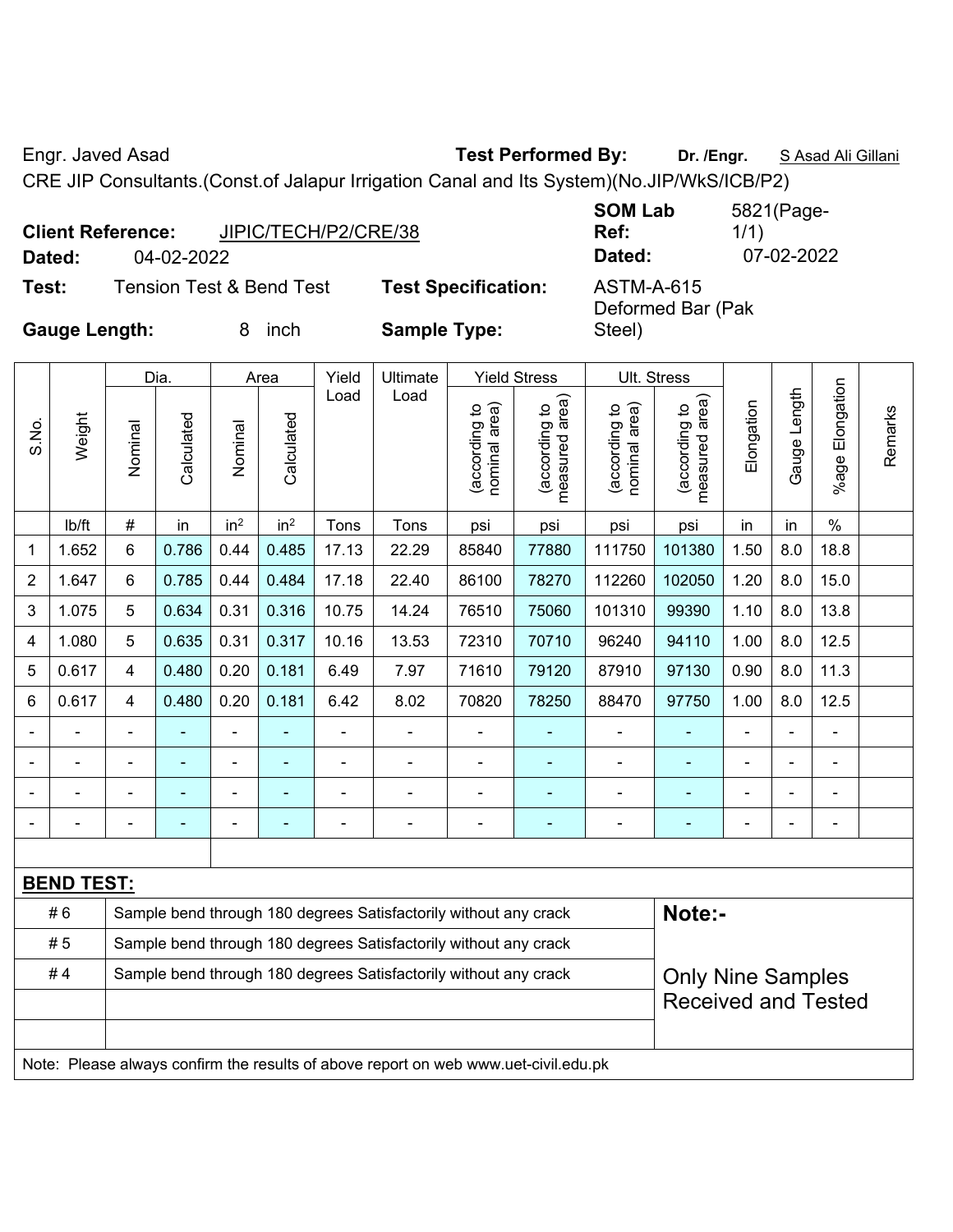Sub Divisional officer, **Test Performed By:** Dr. /Engr. **Amina Rajpoot Capacity** 

HSD Haroonabad.(Widening & Improvement Of Rd From Haroonabad To Fortabbas L 53:20Km) **SOM Lab** 

| <b>Client Reference:</b>                     | <b>187/WC BWN</b> |                            | <b>SOM Lab</b><br>Ref: | 5822 (Page-<br>1/1) |
|----------------------------------------------|-------------------|----------------------------|------------------------|---------------------|
| 26-01-2022<br>Dated:                         |                   |                            | Dated:                 | 07-02-2022          |
| <b>Tension Test &amp; Bend Test</b><br>Test: |                   | <b>Test Specification:</b> | <b>ASTM-A-615</b>      |                     |
| <b>Gauge Length:</b><br>8                    | inch              | <b>Sample Type:</b>        | Deformed Bar           |                     |

|                |                   |                | Dia.           |                 | Area            | Yield          | Ultimate                                                                            |                                | <b>Yield Stress</b>             |                                | Ult. Stress                     |            |              |                       |         |  |
|----------------|-------------------|----------------|----------------|-----------------|-----------------|----------------|-------------------------------------------------------------------------------------|--------------------------------|---------------------------------|--------------------------------|---------------------------------|------------|--------------|-----------------------|---------|--|
| S.No.          | Weight            | Nominal        | Calculated     | Nominal         | Calculated      | Load           | Load                                                                                | nominal area)<br>(according to | (according to<br>measured area) | nominal area)<br>(according to | measured area)<br>(according to | Elongation | Gauge Length | Elongation<br>$%$ age | Remarks |  |
|                | lb/ft             | #              | in             | in <sup>2</sup> | in <sup>2</sup> | Tons           | Tons                                                                                | psi                            | psi                             | psi                            | psi                             | in         | in           | $\%$                  |         |  |
| 1              | 2.712             | 8              | 1.007          | 0.79            | 0.797           | 27.22          | 37.48                                                                               | 75980                          | 75320                           | 104640                         | 103720                          | 1.00       | 8.0          | 12.5                  |         |  |
| $\overline{2}$ | 2.686             | 8              | 1.002          | 0.79            | 0.789           | 26.40          | 34.32                                                                               | 73710                          | 73800                           | 95820                          | 95940                           | 1.00       | 8.0          | 12.5                  |         |  |
| 3              | 1.497             | 6              | 0.748          | 0.44            | 0.440           | 17.53          | 21.53                                                                               | 87880                          | 87880                           | 107910                         | 107910                          | 1.00       | 8.0          | 12.5                  |         |  |
| 4              | 1.508             | 6              | 0.751          | 0.44            | 0.443           | 17.38          | 21.33                                                                               | 87120                          | 86530                           | 106890                         | 106170                          | 1.00       | 8.0          | 12.5                  |         |  |
| 5              | 0.673             | 4              | 0.502          | 0.20            | 0.198           | 6.19           | 9.23                                                                                | 68230                          | 68920                           | 101730                         | 102760                          | 1.10       | 8.0          | 13.8                  |         |  |
| 6              | 0.681             | 4              | 0.505          | 0.20            | 0.200           | 6.24           | 9.30                                                                                | 68800                          | 68800                           | 102520                         | 102520                          | 1.30       | 8.0          | 16.3                  |         |  |
|                | $\blacksquare$    | $\blacksquare$ | $\blacksquare$ | ä,              | $\blacksquare$  | $\blacksquare$ | $\blacksquare$                                                                      | $\blacksquare$                 | $\blacksquare$                  | $\blacksquare$                 | ä,                              | ÷,         | ä,           | ä,                    |         |  |
|                |                   |                |                | $\blacksquare$  | $\blacksquare$  |                |                                                                                     | $\blacksquare$                 | $\blacksquare$                  | $\blacksquare$                 |                                 |            |              | $\blacksquare$        |         |  |
|                |                   |                |                | Ē,              |                 |                |                                                                                     |                                |                                 |                                |                                 |            |              |                       |         |  |
|                |                   | $\blacksquare$ | $\blacksquare$ | -               | ٠               | ÷              | $\blacksquare$                                                                      | $\blacksquare$                 | $\overline{\phantom{a}}$        | ÷                              | ۰                               | -          | ÷            | $\blacksquare$        |         |  |
|                |                   |                |                |                 |                 |                |                                                                                     |                                |                                 |                                |                                 |            |              |                       |         |  |
|                | <b>BEND TEST:</b> |                |                |                 |                 |                |                                                                                     |                                |                                 |                                |                                 |            |              |                       |         |  |
|                | # 8               |                |                |                 |                 |                | Sample bend through 180 degrees Satisfactorily without any crack                    |                                |                                 |                                | Note:-                          |            |              |                       |         |  |
|                | #6                |                |                |                 |                 |                | Sample bend through 180 degrees Satisfactorily without any crack                    |                                |                                 |                                |                                 |            |              |                       |         |  |
|                | #4                |                |                |                 |                 |                | Sample bend through 180 degrees Satisfactorily without any crack                    |                                |                                 |                                | <b>Only Nine Samples</b>        |            |              |                       |         |  |
|                |                   |                |                |                 |                 |                |                                                                                     |                                |                                 |                                | <b>Received and Tested</b>      |            |              |                       |         |  |
|                |                   |                |                |                 |                 |                |                                                                                     |                                |                                 |                                |                                 |            |              |                       |         |  |
|                |                   |                |                |                 |                 |                | Note: Please always confirm the results of above report on web www.uet-civil.edu.pk |                                |                                 |                                |                                 |            |              |                       |         |  |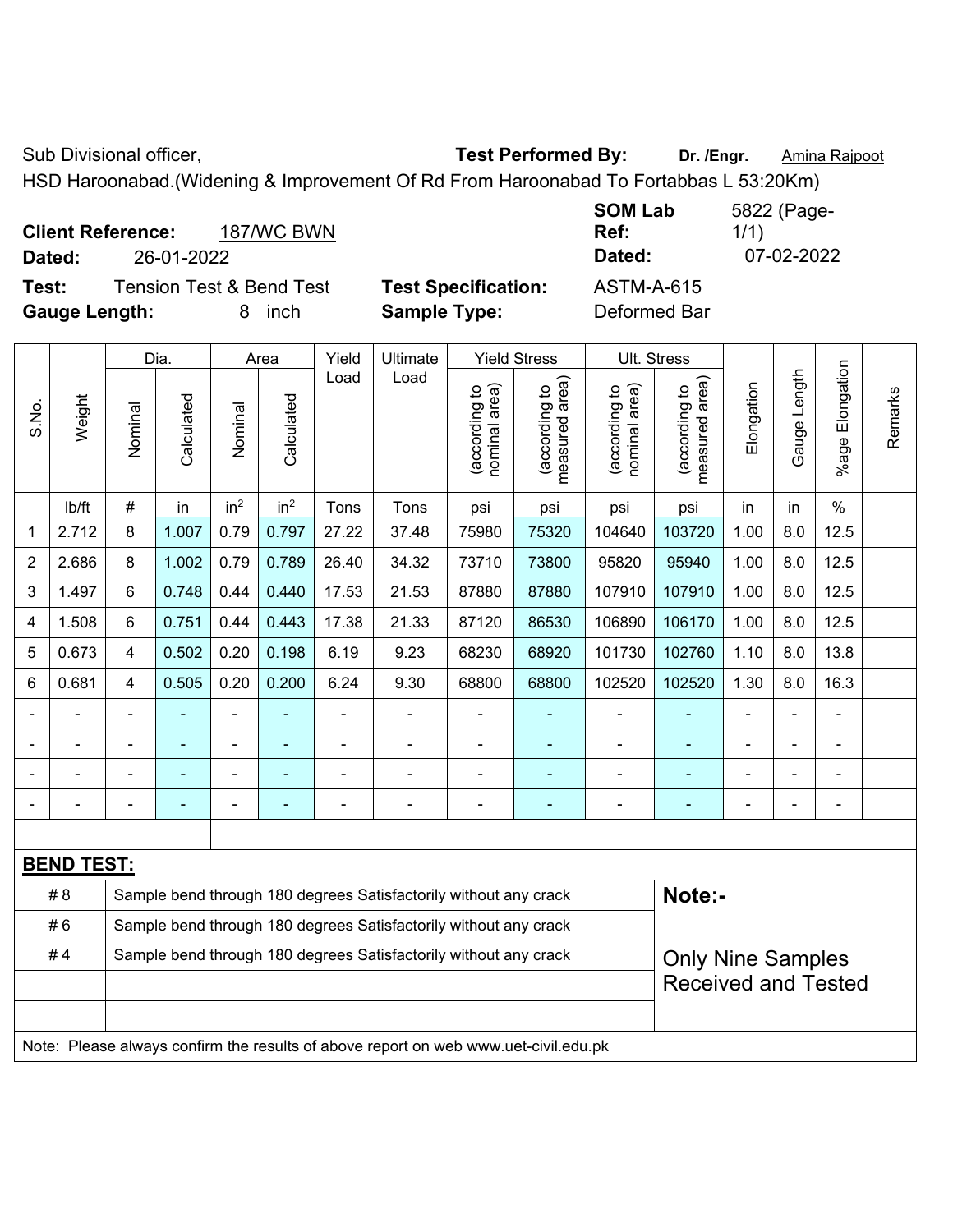Muhammad Umair Muddassir **Test Performed By:** Dr. /Engr. **Asad Ali Gillani** Major For Commanding officer,11 Engineer Battalion Skp.(KSK Interchange Exttension Project)

| 607/General/project<br><b>Client Reference:</b><br>February 2022<br>Dated:         |                                                   | <b>SOM Lab</b><br>Ref:<br>Dated:  | 5824 (Page-<br>1/1)<br>07-02-2022 |
|------------------------------------------------------------------------------------|---------------------------------------------------|-----------------------------------|-----------------------------------|
| <b>Tension Test &amp; Bend Test</b><br>Test:<br><b>Gauge Length:</b><br>inch<br>8. | <b>Test Specification:</b><br><b>Sample Type:</b> | <b>ASTM-A-615</b><br>Deformed Bar |                                   |

|                          |                   |                           | Dia.           |                 | Area            | Yield          | Ultimate                                                                            |                                | <b>Yield Stress</b>             |                                | Ult. Stress                     |                |                |                 |         |
|--------------------------|-------------------|---------------------------|----------------|-----------------|-----------------|----------------|-------------------------------------------------------------------------------------|--------------------------------|---------------------------------|--------------------------------|---------------------------------|----------------|----------------|-----------------|---------|
| S.No.                    | Weight            | Nominal                   | Calculated     | Nominal         | Calculated      | Load           | Load                                                                                | nominal area)<br>(according to | (according to<br>measured area) | (according to<br>nominal area) | measured area)<br>(according to | Elongation     | Gauge Length   | %age Elongation | Remarks |
|                          | lb/ft             | $\#$                      | in             | in <sup>2</sup> | in <sup>2</sup> | Tons           | Tons                                                                                | psi                            | psi                             | psi                            | psi                             | in             | in             | $\%$            |         |
| 1                        | 0.554             | 4                         | 0.456          | 0.20            | 0.163           | 5.05           | 7.85                                                                                | 55650                          | 68280                           | 86560                          | 106200                          | 0.90           | 8.0            | 11.3            |         |
| $\overline{2}$           | 0.555             | 4                         | 0.456          | 0.20            | 0.163           | 5.10           | 7.70                                                                                | 56210                          | 68960                           | 84870                          | 104130                          | 0.80           | 8.0            | 10.0            |         |
|                          |                   |                           |                | ÷.              |                 | $\overline{a}$ |                                                                                     |                                |                                 | $\blacksquare$                 | $\blacksquare$                  |                | ÷              | $\blacksquare$  |         |
|                          | $\blacksquare$    |                           | $\blacksquare$ | $\blacksquare$  |                 |                | $\blacksquare$                                                                      | Ē,                             | $\blacksquare$                  | $\blacksquare$                 |                                 |                | ÷              | ÷               |         |
| $\blacksquare$           | $\blacksquare$    | $\blacksquare$            | $\blacksquare$ | ÷,              | $\blacksquare$  | $\blacksquare$ | $\blacksquare$                                                                      | $\blacksquare$                 | $\blacksquare$                  | $\blacksquare$                 | ٠                               | $\blacksquare$ | $\blacksquare$ | $\blacksquare$  |         |
| $\blacksquare$           | $\blacksquare$    | $\blacksquare$            | $\blacksquare$ | Ĭ.              | $\blacksquare$  | L,             | ä,                                                                                  | $\blacksquare$                 | $\blacksquare$                  | ÷                              | $\blacksquare$                  | ÷,             | ÷              | $\blacksquare$  |         |
| $\overline{\phantom{0}}$ | $\blacksquare$    | $\blacksquare$            | $\blacksquare$ | $\frac{1}{2}$   | $\blacksquare$  | L,             | $\blacksquare$                                                                      | $\blacksquare$                 | $\overline{\phantom{a}}$        | $\overline{\phantom{a}}$       | $\blacksquare$                  | $\blacksquare$ | ÷              | $\blacksquare$  |         |
|                          | $\blacksquare$    | $\blacksquare$            | $\blacksquare$ | ÷               | $\overline{a}$  | ä,             | ä,                                                                                  | Ē,                             | $\overline{\phantom{a}}$        | ä,                             | ÷                               |                | ÷              | ä,              |         |
|                          |                   |                           | $\blacksquare$ | ä,              |                 |                | $\blacksquare$                                                                      | Ē,                             | ÷,                              | $\blacksquare$                 |                                 |                | $\blacksquare$ | $\blacksquare$  |         |
|                          |                   |                           |                | L,              |                 |                |                                                                                     | $\blacksquare$                 |                                 |                                |                                 | $\blacksquare$ | ÷              | $\blacksquare$  |         |
|                          |                   |                           |                |                 |                 |                |                                                                                     |                                |                                 |                                |                                 |                |                |                 |         |
|                          | <b>BEND TEST:</b> |                           |                |                 |                 |                |                                                                                     |                                |                                 |                                |                                 |                |                |                 |         |
|                          | #4                |                           |                |                 |                 |                | Sample bend through 180 degrees Satisfactorily without any crack                    |                                |                                 |                                | Note:-                          |                |                |                 |         |
|                          |                   |                           |                |                 |                 |                |                                                                                     |                                |                                 |                                |                                 |                |                |                 |         |
|                          |                   | <b>Only Three Samples</b> |                |                 |                 |                |                                                                                     |                                |                                 |                                |                                 |                |                |                 |         |
|                          |                   |                           |                |                 |                 |                |                                                                                     |                                |                                 |                                | <b>Received and Tested</b>      |                |                |                 |         |
|                          |                   |                           |                |                 |                 |                | Note: Please always confirm the results of above report on web www.uet-civil.edu.pk |                                |                                 |                                |                                 |                |                |                 |         |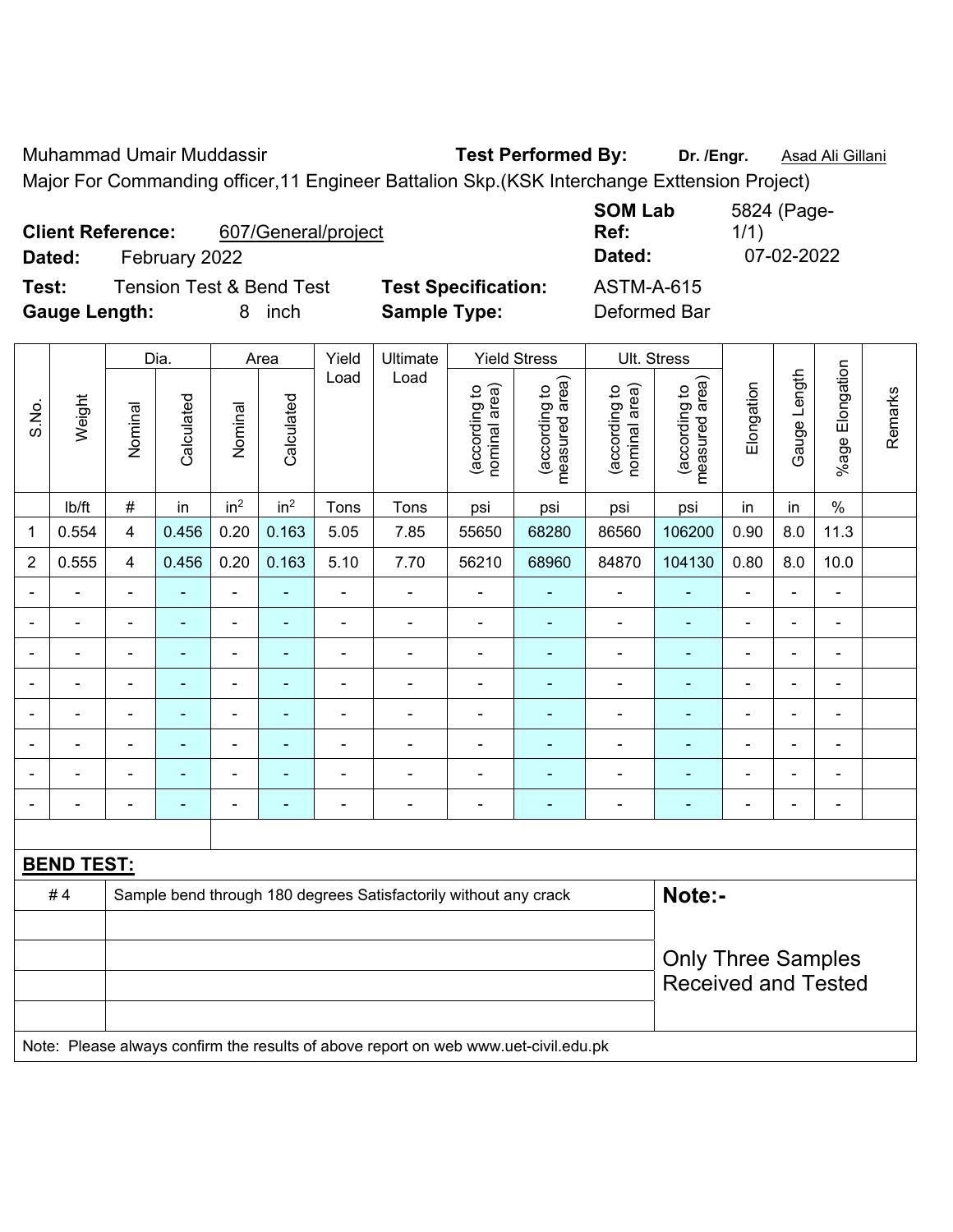M.Nadeem Zafar Ullah **Test Performed By: Dr. /Engr.** S Asad Ali Gillani Incharge (Civil),Sui Northern Gas Pipelines Ltd.(Const. of Store Shed at Regional Distribution Office)

| CC/S.Shed/Lhr/01<br><b>Client Reference:</b><br>04-02-2022<br>Dated:         |                                                   | <b>SOM Lab</b><br>Ref:<br>Dated:  | 5825 (Page-<br>1/1)<br>07-02-2022 |
|------------------------------------------------------------------------------|---------------------------------------------------|-----------------------------------|-----------------------------------|
| <b>Tension Test &amp; Bend Test</b><br>Test:<br><b>Gauge Length:</b><br>inch | <b>Test Specification:</b><br><b>Sample Type:</b> | <b>ASTM-A-615</b><br>Deformed Bar |                                   |

|                          |                   | Dia.<br>Area   |                        | Yield                    | Ultimate                 |                | <b>Yield Stress</b>                                                                 |                                | Ult. Stress                     |                                |                                 |                |                |                          |         |
|--------------------------|-------------------|----------------|------------------------|--------------------------|--------------------------|----------------|-------------------------------------------------------------------------------------|--------------------------------|---------------------------------|--------------------------------|---------------------------------|----------------|----------------|--------------------------|---------|
| S.No.                    | Weight            | Nominal        | Calculated             | Nominal                  | Calculated               | Load           | Load                                                                                | nominal area)<br>(according to | (according to<br>measured area) | nominal area)<br>(according to | (according to<br>measured area) | Elongation     | Gauge Length   | Elongation<br>$%$ age I  | Remarks |
|                          | Ib/ft             | $\#$           | in                     | in <sup>2</sup>          | in <sup>2</sup>          | Tons           | Tons                                                                                | psi                            | psi                             | psi                            | psi                             | in             | in             | $\%$                     |         |
| 1                        | 2.607             | 8              | 0.988                  | 0.79                     | 0.766                    | 24.41          | 34.37                                                                               | 68160                          | 70290                           | 95960                          | 98970                           | 1.20           | $8.0\,$        | 15.0                     |         |
| $\overline{2}$           | 0.662             | 4              | 0.498                  | 0.20                     | 0.195                    | 6.03           | 8.26                                                                                | 66550                          | 68250                           | 91050                          | 93390                           | 1.20           | 8.0            | 15.0                     |         |
| $\overline{\phantom{0}}$ | ÷                 | $\blacksquare$ | ۰                      | $\overline{a}$           | $\blacksquare$           | $\blacksquare$ | $\overline{\phantom{a}}$                                                            | Ē,                             | $\overline{\phantom{0}}$        | $\overline{\phantom{0}}$       | $\blacksquare$                  | ÷              | ÷,             | $\overline{\phantom{a}}$ |         |
| $\blacksquare$           | ä,                | $\blacksquare$ | $\blacksquare$         | ÷,                       | $\blacksquare$           | $\blacksquare$ | ä,                                                                                  | $\blacksquare$                 | $\blacksquare$                  | $\blacksquare$                 | $\blacksquare$                  | $\blacksquare$ | ä,             | $\overline{\phantom{a}}$ |         |
| $\overline{\phantom{0}}$ | ÷                 | $\blacksquare$ | $\blacksquare$         | $\overline{\phantom{0}}$ | $\overline{\phantom{a}}$ | $\blacksquare$ | $\overline{\phantom{a}}$                                                            | $\overline{a}$                 | $\blacksquare$                  | $\blacksquare$                 | $\blacksquare$                  | $\blacksquare$ | $\blacksquare$ | $\blacksquare$           |         |
| $\blacksquare$           | ä,                | $\blacksquare$ | $\blacksquare$         | $\blacksquare$           | $\overline{\phantom{a}}$ | $\blacksquare$ | $\blacksquare$                                                                      | $\blacksquare$                 | ÷,                              | $\blacksquare$                 | $\blacksquare$                  | $\blacksquare$ | $\blacksquare$ | $\blacksquare$           |         |
|                          | $\blacksquare$    | $\blacksquare$ | ä,                     | ÷                        | $\overline{\phantom{a}}$ | $\blacksquare$ | ÷                                                                                   | $\overline{a}$                 | $\blacksquare$                  | $\blacksquare$                 | $\blacksquare$                  | ä,             | $\blacksquare$ | $\blacksquare$           |         |
|                          |                   |                |                        | $\blacksquare$           |                          |                |                                                                                     |                                |                                 |                                |                                 |                | $\blacksquare$ | $\blacksquare$           |         |
|                          | $\blacksquare$    |                |                        | ÷,                       |                          |                | ÷                                                                                   | Ē,                             | ٠                               | $\blacksquare$                 | $\blacksquare$                  |                | Ē,             | Ē,                       |         |
| $\blacksquare$           | $\blacksquare$    | $\blacksquare$ | ä,                     | ÷,                       | $\blacksquare$           | $\blacksquare$ | ä,                                                                                  | $\overline{a}$                 | $\blacksquare$                  | $\blacksquare$                 | $\blacksquare$                  | $\blacksquare$ | ÷,             | $\overline{\phantom{a}}$ |         |
|                          |                   |                |                        |                          |                          |                |                                                                                     |                                |                                 |                                |                                 |                |                |                          |         |
|                          | <b>BEND TEST:</b> |                |                        |                          |                          |                |                                                                                     |                                |                                 |                                |                                 |                |                |                          |         |
|                          | --                |                | No Bend test performed |                          |                          |                |                                                                                     |                                |                                 |                                | Note:-                          |                |                |                          |         |
|                          |                   |                |                        |                          |                          |                |                                                                                     |                                |                                 |                                |                                 |                |                |                          |         |
|                          |                   |                |                        |                          |                          |                |                                                                                     |                                |                                 |                                | <b>Only Two Samples</b>         |                |                |                          |         |
|                          |                   |                |                        |                          |                          |                |                                                                                     |                                |                                 |                                | <b>Received and Tested</b>      |                |                |                          |         |
|                          |                   |                |                        |                          |                          |                |                                                                                     |                                |                                 |                                |                                 |                |                |                          |         |
|                          |                   |                |                        |                          |                          |                | Note: Please always confirm the results of above report on web www.uet-civil.edu.pk |                                |                                 |                                |                                 |                |                |                          |         |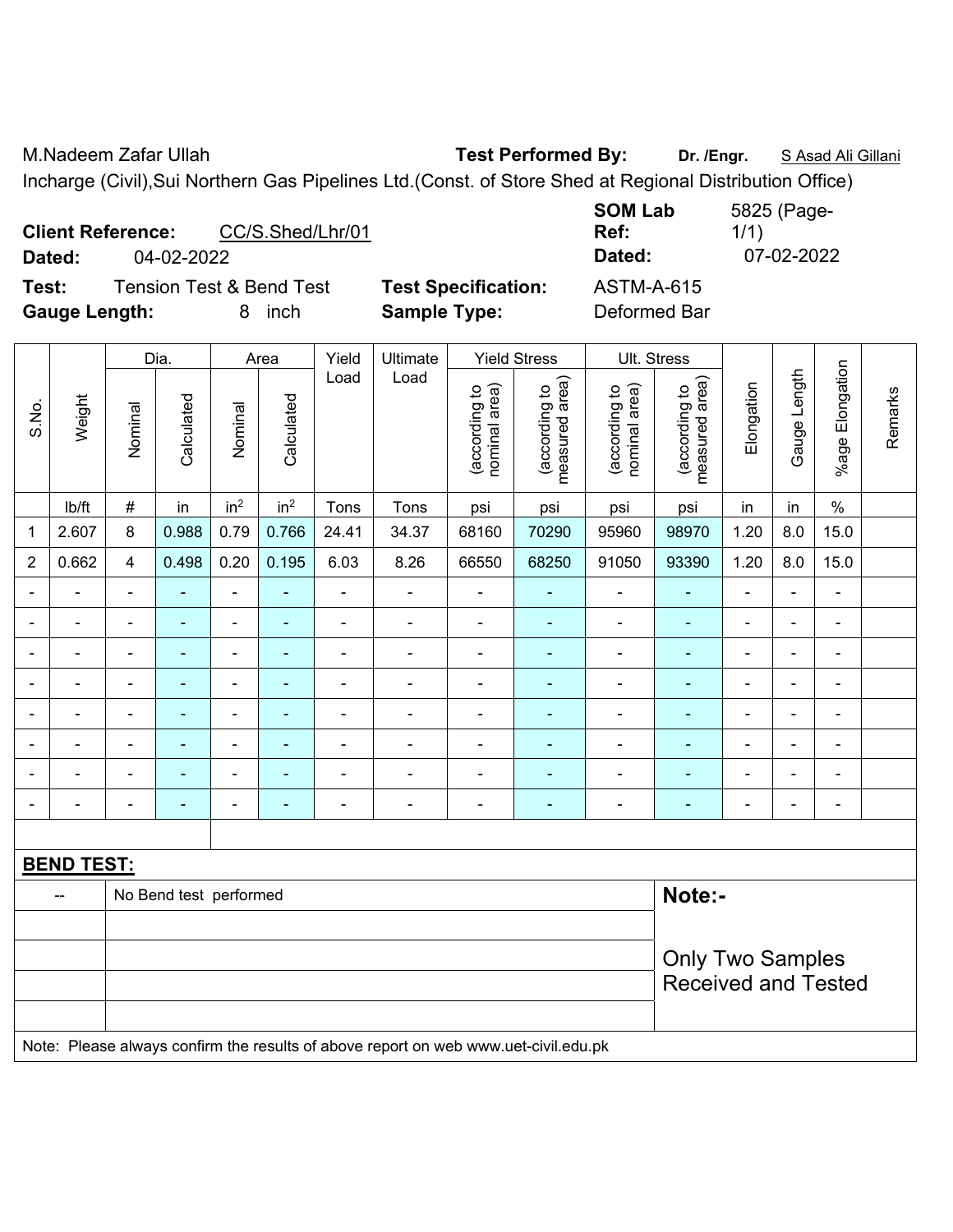Safdar Iqbal **Test Performed By:** Dr. /Engr. Ifan Ul Hasan AE AGE(Army)-II Gwa.(Const. Of 1 x 64 Men SM Bk No. 2 For ISSB Gwa)

| 6000-961/41/E-6<br><b>Client Reference:</b><br>31-01-2022<br>Dated:          |                                                   | <b>SOM Lab</b><br>Ref:<br>Dated:  | 5826 (Page-<br>1/3)<br>07-02-2022 |
|------------------------------------------------------------------------------|---------------------------------------------------|-----------------------------------|-----------------------------------|
| Test:<br><b>Tension Test &amp; Bend Test</b><br><b>Gauge Length:</b><br>inch | <b>Test Specification:</b><br><b>Sample Type:</b> | <b>ASTM-A-615</b><br>Deformed Bar |                                   |

|                |                   |                          | Dia.                   |                          | Area            |                | Ultimate                                                                            |                          | Ult. Stress<br><b>Yield Stress</b> |                                 |                                |                                 |                          |                          |                 |         |
|----------------|-------------------|--------------------------|------------------------|--------------------------|-----------------|----------------|-------------------------------------------------------------------------------------|--------------------------|------------------------------------|---------------------------------|--------------------------------|---------------------------------|--------------------------|--------------------------|-----------------|---------|
| S.No.          | Weight            |                          | Nominal                | Calculated               | Nominal         | Calculated     | Load                                                                                | Load                     | (according to<br>nominal area)     | (according to<br>measured area) | (according to<br>nominal area) | measured area)<br>(according to | Elongation               | Gauge Length             | %age Elongation | Remarks |
|                | lb/ft             | $\#$                     | in                     | in <sup>2</sup>          | in <sup>2</sup> | Tons           | Tons                                                                                | psi                      | psi                                | psi                             | psi                            | in                              | in                       | $\%$                     |                 |         |
| 1              | 0.665             | $\overline{4}$           | 0.498                  | 0.20                     | 0.195           | 6.39           | 8.72                                                                                | 70480                    | 72290                              | 96110                           | 98580                          | 1.00                            | 8.0                      | 12.5                     |                 |         |
|                |                   | $\blacksquare$           | $\blacksquare$         | $\blacksquare$           | $\blacksquare$  | $\blacksquare$ | ÷                                                                                   | $\overline{\phantom{a}}$ | $\blacksquare$                     | $\overline{\phantom{a}}$        | $\blacksquare$                 | $\blacksquare$                  | ä,                       | $\blacksquare$           |                 |         |
|                | $\blacksquare$    | $\overline{\phantom{0}}$ | $\blacksquare$         | $\overline{\phantom{a}}$ | $\overline{a}$  | $\blacksquare$ | $\blacksquare$                                                                      | $\overline{\phantom{a}}$ | $\blacksquare$                     | $\blacksquare$                  | $\blacksquare$                 | $\overline{\phantom{0}}$        | ÷                        | $\overline{\phantom{a}}$ |                 |         |
| $\blacksquare$ | ÷                 | $\blacksquare$           | $\blacksquare$         | $\overline{\phantom{a}}$ |                 | $\blacksquare$ | $\blacksquare$                                                                      | $\blacksquare$           | $\blacksquare$                     | $\blacksquare$                  | $\blacksquare$                 | $\blacksquare$                  | ä,                       | $\blacksquare$           |                 |         |
| $\blacksquare$ | ÷                 | $\blacksquare$           | $\blacksquare$         | $\overline{\phantom{a}}$ | $\overline{a}$  | $\blacksquare$ | $\blacksquare$                                                                      | $\overline{\phantom{a}}$ | $\blacksquare$                     | $\overline{\phantom{a}}$        | $\blacksquare$                 | $\blacksquare$                  | $\overline{\phantom{a}}$ | $\overline{\phantom{a}}$ |                 |         |
| $\blacksquare$ | ä,                | $\blacksquare$           | $\blacksquare$         | $\blacksquare$           | ÷               | $\blacksquare$ | ä,                                                                                  | $\blacksquare$           | $\blacksquare$                     | $\overline{\phantom{a}}$        | $\blacksquare$                 | $\overline{\phantom{a}}$        | $\blacksquare$           | $\blacksquare$           |                 |         |
|                | ÷                 | $\blacksquare$           | ÷,                     | $\overline{\phantom{a}}$ | $\blacksquare$  | L,             | ä,                                                                                  | $\blacksquare$           | $\blacksquare$                     | $\blacksquare$                  | $\blacksquare$                 | $\blacksquare$                  | ä,                       | ÷,                       |                 |         |
|                |                   |                          | ٠                      | $\overline{\phantom{0}}$ |                 |                |                                                                                     |                          | $\overline{\phantom{a}}$           | $\overline{\phantom{0}}$        | $\blacksquare$                 |                                 | ۰                        | $\blacksquare$           |                 |         |
|                | $\overline{a}$    |                          |                        | $\blacksquare$           |                 |                |                                                                                     | $\blacksquare$           | ÷                                  | $\blacksquare$                  | $\blacksquare$                 | $\blacksquare$                  | $\blacksquare$           | $\blacksquare$           |                 |         |
| $\blacksquare$ |                   | $\blacksquare$           | $\blacksquare$         | $\overline{\phantom{a}}$ | ÷               | $\blacksquare$ | $\blacksquare$                                                                      | $\blacksquare$           | $\blacksquare$                     | $\overline{\phantom{a}}$        | $\blacksquare$                 | $\blacksquare$                  | ä,                       | $\overline{\phantom{a}}$ |                 |         |
|                |                   |                          |                        |                          |                 |                |                                                                                     |                          |                                    |                                 |                                |                                 |                          |                          |                 |         |
|                | <b>BEND TEST:</b> |                          |                        |                          |                 |                |                                                                                     |                          |                                    |                                 |                                |                                 |                          |                          |                 |         |
|                |                   |                          | No Bend test performed |                          |                 |                |                                                                                     |                          |                                    |                                 | Note:-                         |                                 |                          |                          |                 |         |
|                |                   |                          |                        |                          |                 |                |                                                                                     |                          |                                    |                                 |                                |                                 |                          |                          |                 |         |
|                |                   |                          |                        |                          |                 |                |                                                                                     |                          |                                    |                                 |                                | <b>Only One Sample</b>          |                          |                          |                 |         |
|                |                   |                          |                        |                          |                 |                |                                                                                     |                          |                                    |                                 | <b>Received and Tested</b>     |                                 |                          |                          |                 |         |
|                |                   |                          |                        |                          |                 |                |                                                                                     |                          |                                    |                                 |                                |                                 |                          |                          |                 |         |
|                |                   |                          |                        |                          |                 |                | Note: Please always confirm the results of above report on web www.uet-civil.edu.pk |                          |                                    |                                 |                                |                                 |                          |                          |                 |         |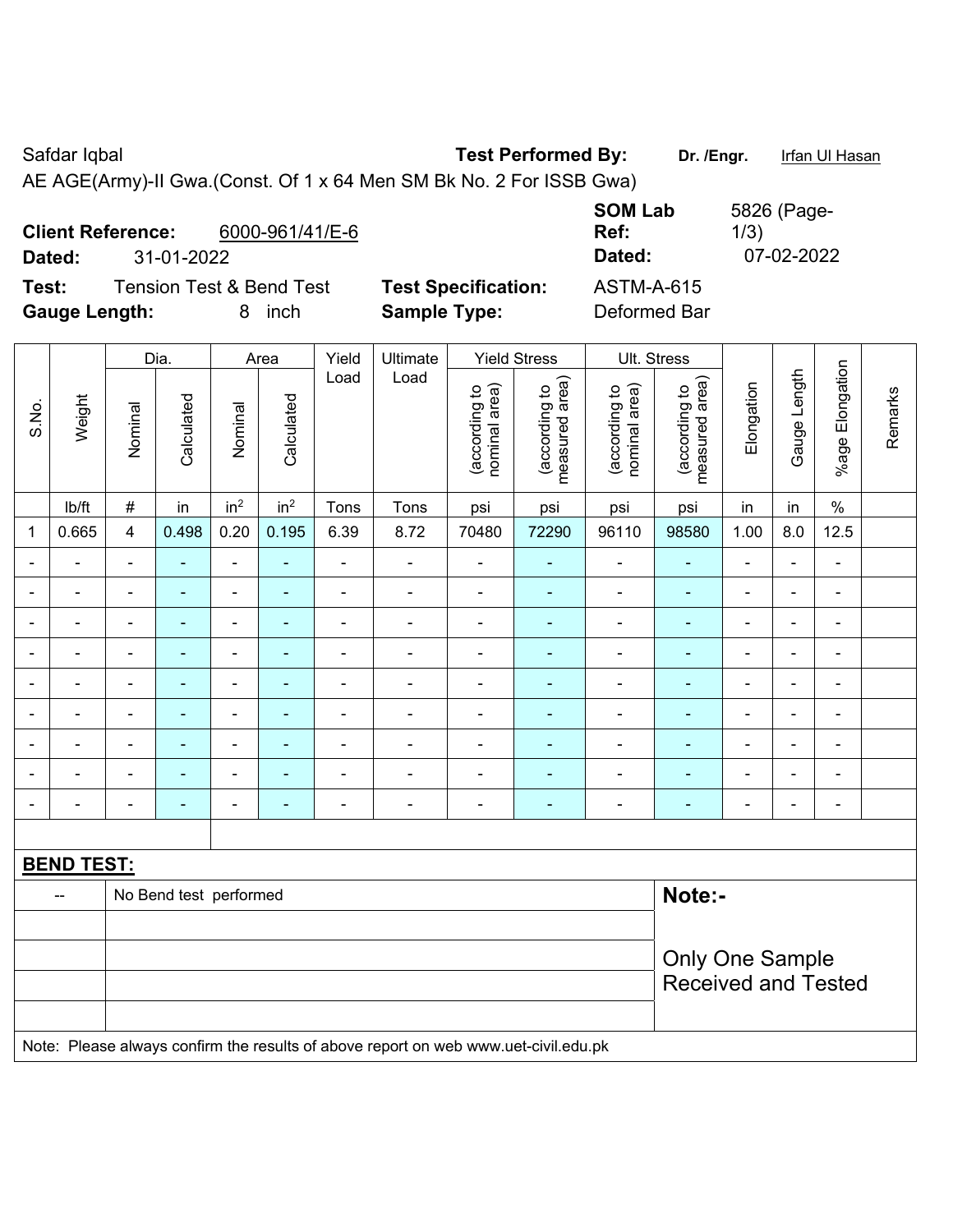Safdar Iqbal **Test Performed By:** Dr. /Engr. **Iffan Ul Hasan** AE AGE(Army)-II Gwa.(Const. Of 1 x 300 Men Exam Hall For ISSB Gwa)

| <b>Client Reference:</b> |                                     | 6000-962/44/E-6 |                            | <b>SOM Lab</b><br>Ref: | 5826 (Page-<br>2/3) |  |
|--------------------------|-------------------------------------|-----------------|----------------------------|------------------------|---------------------|--|
| Dated:                   | 31-01-2022                          |                 |                            | Dated:                 | 07-02-2022          |  |
| Test:                    | <b>Tension Test &amp; Bend Test</b> |                 | <b>Test Specification:</b> | ASTM-A-615             |                     |  |
| <b>Gauge Length:</b>     |                                     | inch            | <b>Sample Type:</b>        | Deformed Bar           |                     |  |

| Weight<br>S.No.          |                   | Dia.                     |                        |                 | Area                     | Yield          | Ultimate<br><b>Yield Stress</b>                                                     |                                |                                 | Ult. Stress                    |                                 |                |                          |                 |         |
|--------------------------|-------------------|--------------------------|------------------------|-----------------|--------------------------|----------------|-------------------------------------------------------------------------------------|--------------------------------|---------------------------------|--------------------------------|---------------------------------|----------------|--------------------------|-----------------|---------|
|                          |                   | Nominal                  | Calculated             | Nominal         | Calculated               | Load           | Load                                                                                | nominal area)<br>(according to | (according to<br>measured area) | nominal area)<br>(according to | measured area)<br>(according to | Elongation     | Gauge Length             | %age Elongation | Remarks |
|                          | Ib/ft             | $\#$                     | in                     | in <sup>2</sup> | in <sup>2</sup>          | Tons           | Tons                                                                                | psi                            | psi                             | psi                            | psi                             | in             | in                       | $\%$            |         |
| 1                        | 2.694             | 8                        | 1.004                  | 0.79            | 0.792                    | 22.39          | 36.70                                                                               | 62500                          | 62340                           | 102450                         | 102190                          | 1.20           | 8.0                      | 15.0            |         |
| $\overline{2}$           | 1.504             | $6\phantom{1}$           | 0.750                  | 0.44            | 0.442                    | 13.97          | 18.37                                                                               | 70000                          | 69690                           | 92070                          | 91660                           | 1.50           | 8.0                      | 18.8            |         |
| 3                        | 0.984             | 5                        | 0.607                  | 0.31            | 0.289                    | 8.15           | 12.00                                                                               | 58020                          | 62240                           | 85360                          | 91560                           | 1.30           | 8.0                      | 16.3            |         |
| 4                        | 0.655             | 4                        | 0.494                  | 0.20            | 0.192                    | 7.05           | 9.17                                                                                | 77790                          | 81030                           | 101170                         | 105380                          | 1.10           | 8.0                      | 13.8            |         |
| $\overline{\phantom{0}}$ | ä,                | $\blacksquare$           | ÷                      | $\blacksquare$  | $\blacksquare$           | $\blacksquare$ | $\blacksquare$                                                                      | $\overline{\phantom{0}}$       | $\blacksquare$                  | $\blacksquare$                 | ٠                               | $\blacksquare$ | $\overline{\phantom{0}}$ | $\blacksquare$  |         |
| $\blacksquare$           | ä,                | $\blacksquare$           | $\blacksquare$         | ÷,              | $\blacksquare$           | $\blacksquare$ | $\blacksquare$                                                                      | $\blacksquare$                 | $\qquad \qquad \blacksquare$    | $\blacksquare$                 | ٠                               | $\blacksquare$ | ÷,                       | $\blacksquare$  |         |
| $\blacksquare$           | $\blacksquare$    | $\blacksquare$           | $\blacksquare$         | $\blacksquare$  | $\blacksquare$           | $\blacksquare$ | $\blacksquare$                                                                      | $\blacksquare$                 | $\blacksquare$                  | $\blacksquare$                 | ٠                               | $\blacksquare$ | ÷,                       | $\blacksquare$  |         |
|                          | $\blacksquare$    | $\blacksquare$           | ÷,                     | $\blacksquare$  | $\overline{\phantom{a}}$ | $\blacksquare$ | $\blacksquare$                                                                      | $\blacksquare$                 | $\blacksquare$                  | $\blacksquare$                 | ٠                               | $\blacksquare$ | ä,                       | $\blacksquare$  |         |
|                          | ä,                | $\blacksquare$           | $\blacksquare$         | $\blacksquare$  | $\overline{\phantom{a}}$ | $\blacksquare$ | $\blacksquare$                                                                      | $\blacksquare$                 | ÷                               | $\blacksquare$                 | ٠                               | ä,             | ä,                       | ÷,              |         |
|                          |                   |                          | $\blacksquare$         |                 | $\overline{\phantom{a}}$ |                |                                                                                     | $\blacksquare$                 | $\blacksquare$                  | $\blacksquare$                 | ۰                               | $\blacksquare$ | ÷                        | $\blacksquare$  |         |
|                          |                   |                          |                        |                 |                          |                |                                                                                     |                                |                                 |                                |                                 |                |                          |                 |         |
|                          | <b>BEND TEST:</b> |                          |                        |                 |                          |                |                                                                                     |                                |                                 |                                |                                 |                |                          |                 |         |
|                          |                   |                          | No Bend test performed |                 |                          |                |                                                                                     |                                |                                 |                                | Note:-                          |                |                          |                 |         |
|                          |                   |                          |                        |                 |                          |                |                                                                                     |                                |                                 |                                |                                 |                |                          |                 |         |
|                          |                   | <b>Only Four Samples</b> |                        |                 |                          |                |                                                                                     |                                |                                 |                                |                                 |                |                          |                 |         |
|                          |                   |                          |                        |                 |                          |                |                                                                                     |                                |                                 |                                | <b>Received and Tested</b>      |                |                          |                 |         |
|                          |                   |                          |                        |                 |                          |                |                                                                                     |                                |                                 |                                |                                 |                |                          |                 |         |
|                          |                   |                          |                        |                 |                          |                | Note: Please always confirm the results of above report on web www.uet-civil.edu.pk |                                |                                 |                                |                                 |                |                          |                 |         |